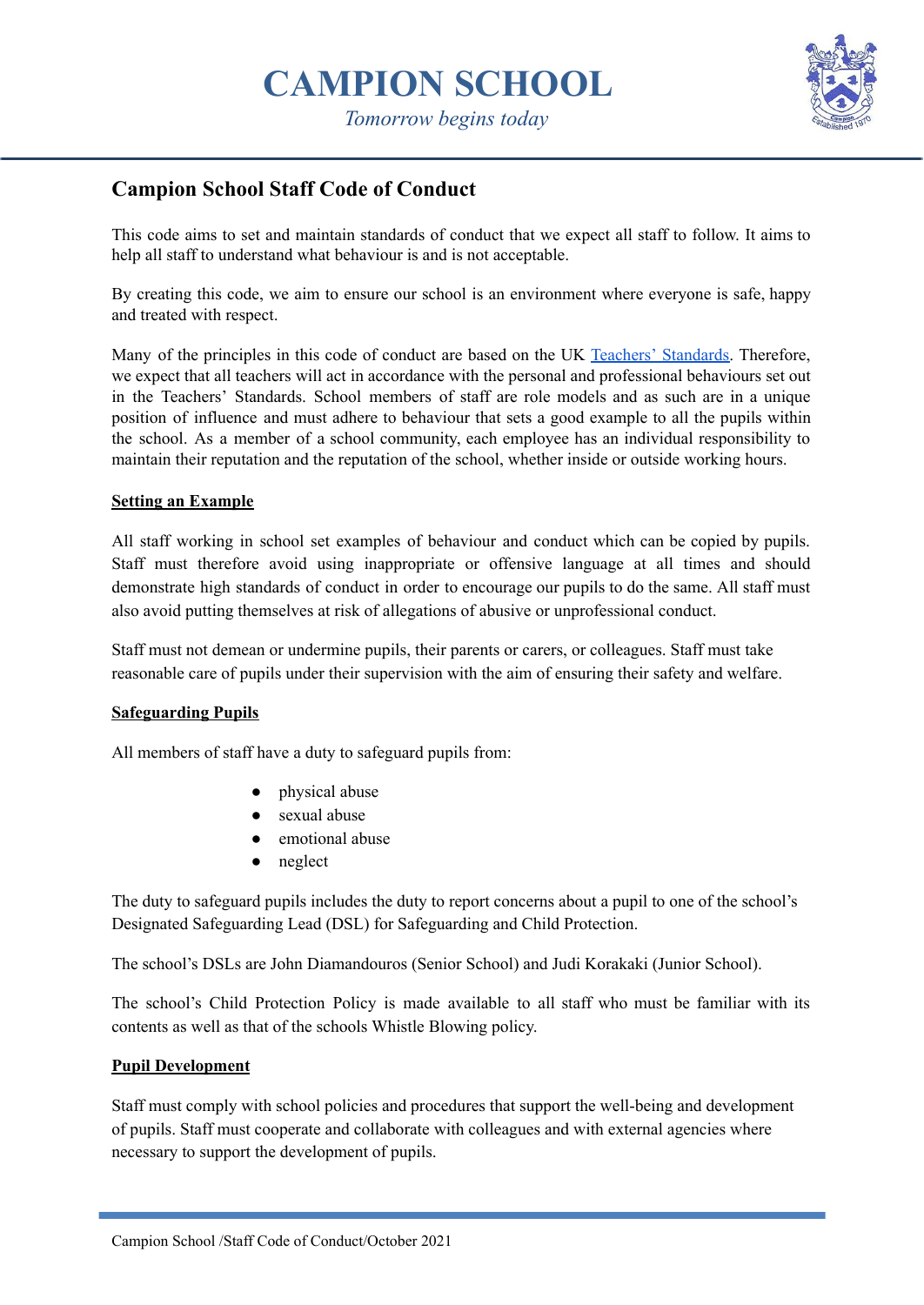Staff must follow reasonable instructions that support the development of pupils.

# **Honesty and Integrity**

Staff must maintain high standards of honesty and integrity in their work. This includes the handling and claiming of money and the use of school property and facilities.

# **Conduct Outside Work**

Staff must not engage in conduct outside work which could seriously damage the reputation and standing of the school or the employee's own reputation or the reputation of other members of the school community. Staff will not act in a way that would bring the school, or the teaching profession, into disrepute. This covers conduct including but not limited to relevant criminal offences, such as violence or sexual misconduct, as well as negative comments about the school on social media.

It is the responsibility of the individual staff member to inform the Headmaster of any events that may have a negative impact on the school's reputation or put into question an individual's suitability to work with children, especially a police caution or conviction during their time employed by the school.

Staff may undertake work outside school, either paid or voluntary, provided that it does not conflict with the interests of the school nor be to a level which may contravene the working time regulations or affect an individual's work performance. Staff members tutoring Campion pupils will be considered a conflict of interests, and therefore should not be undertaken without consultation with the Headmaster. Where the staff member is unsure whether the undertaken work conflicts with the interest of the school, they must consult the Headmaster.

# **Communication and Social Media**

Staff must exercise caution when using information technology and be aware of the risks to themselves and others. Staff will ensure they do not post any images online that identify children who are pupils at the school.

Staff must not engage in inappropriate use of social network sites which may bring themselves, the school, school community or employer into disrepute. Staff should not attempt to contact pupils or their parents via social media, or any other means outside school, **in order to develop any sort of relationship**. They will not make any efforts to find pupils' or parents' social media profiles.

# **Confidentiality**

Where staff members have access to confidential information about pupils, their parents/carers, other staff members or the school, staff must not reveal such information except to those colleagues who have a professional role in relation to the pupil to the work in hand. It is vital that this information should not be used for a purpose other than what it was collected and intended for.

Staff members have an obligation to declare in writing with the school's Designated Safeguarding Lead any information which gives rise to concern about the safety or welfare of a pupil. Staff must never promise a pupil that they will not act on information that they are told by the pupil.

# **Dress Code**

Staff will dress in a professional, appropriate manner. Outfits will not be overly revealing, and we ask that tattoos are covered up. Clothes will not display any offensive or political slogans.